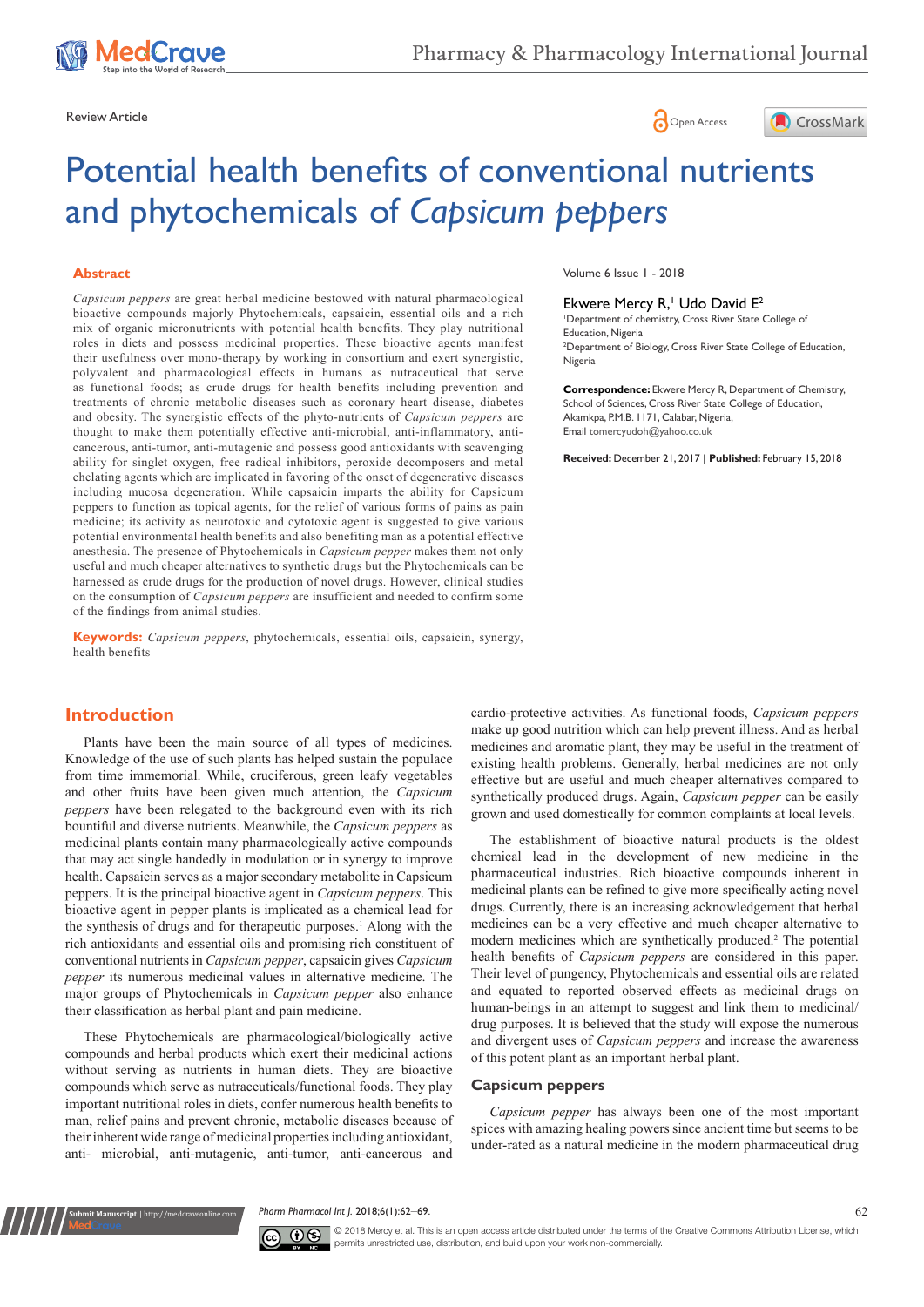age. *Capsicum peppers* belong to the family Solanaceae and the genus *Capsicum*. The *Capsicum annum* (chilli pepper and sweet pepper) and *Capsicum frutescens* (bird eye pepper) are two of the commonest species and three of the commonest varieties of *Capsicum peppers* found in the southern part of Nigeria, West Africa.<sup>3</sup> The bodies of the bird eye pepper fruits of the *C.frutescens* capsicum peppers are smaller and narrower than those of the *C.annum*; varying between a length of 2.5cm to 9.1cm and width of between 0.5cm and 3.8cm. *Capsicum peppers* are used economically for nutritive, ornamental, environmental and medicinal purposes. They are used as vegetables for flavoring, as food additives, as preservatives and for medicinal/ crude drug purposes.4,5 Whatever values pepper has as medicinal plant is due to the presence of essential oils which gives it a characteristic aroma, the carotenoids and to the aromatic pungent principle called capsaicin.1,6

#### **Nutrients and phytochemicals of capsicum peppers**

*Capsicum peppers* are promising sources of rich mix of conventional nutrients and also offer an equally rich mix of phytonutrients. Phytochemicals found in medicinal plants are products of secondary metabolism.7 Primary metabolites including carbohydrates, proteins, lipids, nucleic acids, heme and chlorophyll take part in primary metabolic processes of maintaining/building tissues and plant cells. However, plants synthesize a diverse array of secondary metabolites/Phytochemicals<sup>8</sup> which do not play vital biochemical roles in plants but rather exhibit ecological functions like plant defense against microbial and fungal pathogens and insect pests. Empirical studies have indicated that the consumption of fruits and vegetables imparts health benefits example reduced risk of coronary heart disease, stroke and cancer. These health benefits are mainly attributed to organic micronutrients such as carotenoids, polyphenols, vitamin C and others<sup>8</sup> which scavenge and deactivate reactive free radicals and make them harmless.

*Capsicum peppers* are good sources of vitamin K, C, B and carotene (pro-vitamin A) in addition to lycopene, flavonoids, Phytochemicals and trace metals; the unripe, green and yellow fruits contain considerable lower amounts of these substances. The level of carotenes like lycopene is nine times higher in red peppers. Also, their vitamin C content is two times higher than those of the green ones.9 *Capsicum peppers* generally are rich sources of antioxidants and vitamin C. However, these carotenes are still present in good amounts and even retained after some months of freezing.10 A 100g of red *Capsicum* contains energy (8.8g), sugars (5.3g), Fiber (1.5g), fat (0.4g), proteins (1.9g), about 173-240% of vitamin C (ascorbic acid), 39% of vitamin B6 (pyridoxine), 32% of vitamin A, 13% of iron, 14% of copper, 7% of potassium, magnesium 6%. They also contain manganese and are rich sources of B-complex group of vitamins such as niacin, pyridoxine (vitamin B6), riboflavin and thiamin.<sup>11</sup> The combination of these rich nutrients and antioxidant properties of the phytochemicals inherent in the *C. peppers* may subscribe to their abundant health benefits.

#### **Antioxidants in** *Capsicum peppers*

One of the health benefits of *Capsicum pepper* would be the rich effects of its antioxidant nutrients provided by its numerous Phytochemicals. These antioxidants are protective agents against Reactive Oxygen Species (ROS). ROS are highly reactive harmful free radicals which include super-oxides, singlet oxygen and hydroxyl radicals; they move round the body and cause oxidative damage to

macromolecules like proteins, lipids, carbohydrate, nucleic acid and cells and thus involved in the initiation phase of the degenerative diseases.8 ROS and their oxidative damage are implicated in several diseases including cancer, aging, heart disease, stroke, diabetes mellitus, rheumatism, arthritis, osteoporosis and ulcers.12 In diabetes mellitus particularly, ROS impairs insulin receptors, inactivates the glycolytic enzyme, glyceraldehyde-3-phosphate dehydrogenase and ultimately leads to hyperglycemia. Insulin resistance increases weight gain because fats are accumulated in the adipose tissue. The elevated levels of free fatty acids lead to obesity which is a factor in the development of insulin resistance which in turn causes diabetes mellitus. The consumption of *Capsicum peppers* with its good source of antioxidants can scavenge and significantly deactivates the harmful free radicals and prevent oxidative damage to cells and hence, the resultant diseases.

 As vegetables, the red sweet pepper contains twice the provitamin A as carrot and twice the vitamin C contents of green pepper.9 Sweet (bell) peppers are excellent source of antioxidant and anti-inflammatory phytonutrients.10 The presence of antioxidants -vitamin C and pro-vitamin A carotenoids (α- and β- carotenes) in Capsicum peppers may be able to support immune function and anti-inflammation making them useful in the treatment of asthma, arthritis, rheumatism. Vitamin C is well known for its antioxidant action. It may help lower blood pressure and cholesterol levels. Uboh  $&$  Umoru<sup>13</sup> found a correlation between vitamin C and iron chelating ability which may suggest that vitamin C chelates heavy metals, reduces free radicals and reduces the risk of atherosclerosis, cardiovascular disease and cancer. They also suggested that high content of phenolics may also be responsible for the high free radical scavenging capacity. Vitamin C helps to form connective tissues, keep capillaries healthy to help prevent easy bruising and keeps the gum healthy.14 β-carotene particularly, offers protection against cataract. The presence of vitamin A is also implicated in the maintenance of epithelial cells, normal bone and teeth development in children and prevention of osteoporosis in adults. It supports spermatogenesis, estrogen function and tissue differentiation as well as maintenance of normal skin health and prevention/treatment of acne. The level of pro-vitamin A carotenoids (α- and β- carotene) depends on the type of pepper. Some cultivars have as much as 12mg/kg total carotenoids while others are below the detectable level.<sup>11</sup>

Vitamin C is water soluble and is able to scavenge free radicals and prevents damage inside and outside the cells' aqueous environment. Vitamins A and C both reduce inflammation like those in arthritis and asthma while high intake of vitamin C and β-carotene may prevent atherosclerosis, diabetes, colon cancer and asthma.15 Amongst the carotenoids in *Capsicum peppers*, lycopene is present in good amount and gives pepper and tomatoes red coloration. However in tomatoes, lycopene appears to be stable even during food processing and its bioavailability enhanced by processing, heat, presence of dietary lipids and other carotenoids like β-carotene.14 On the other hand, carotenoids in *Capsicum peppers* like vitamin C and vitamin B6 are susceptible to heat but lycopene, beta carotenoids and lutein are retained even after some months of freezing.<sup>10</sup> The increase in the carotenoids content during the development of tomatoes from immature green to ripe is related to the increase in the lycopene content.16 This may also be the case in the in the *Capsicum peppers*. The presence of lycopene in *Capsicum peppers* as a potent antibody will promote health.

Lycopene induces cell-cell communication via gap junctions and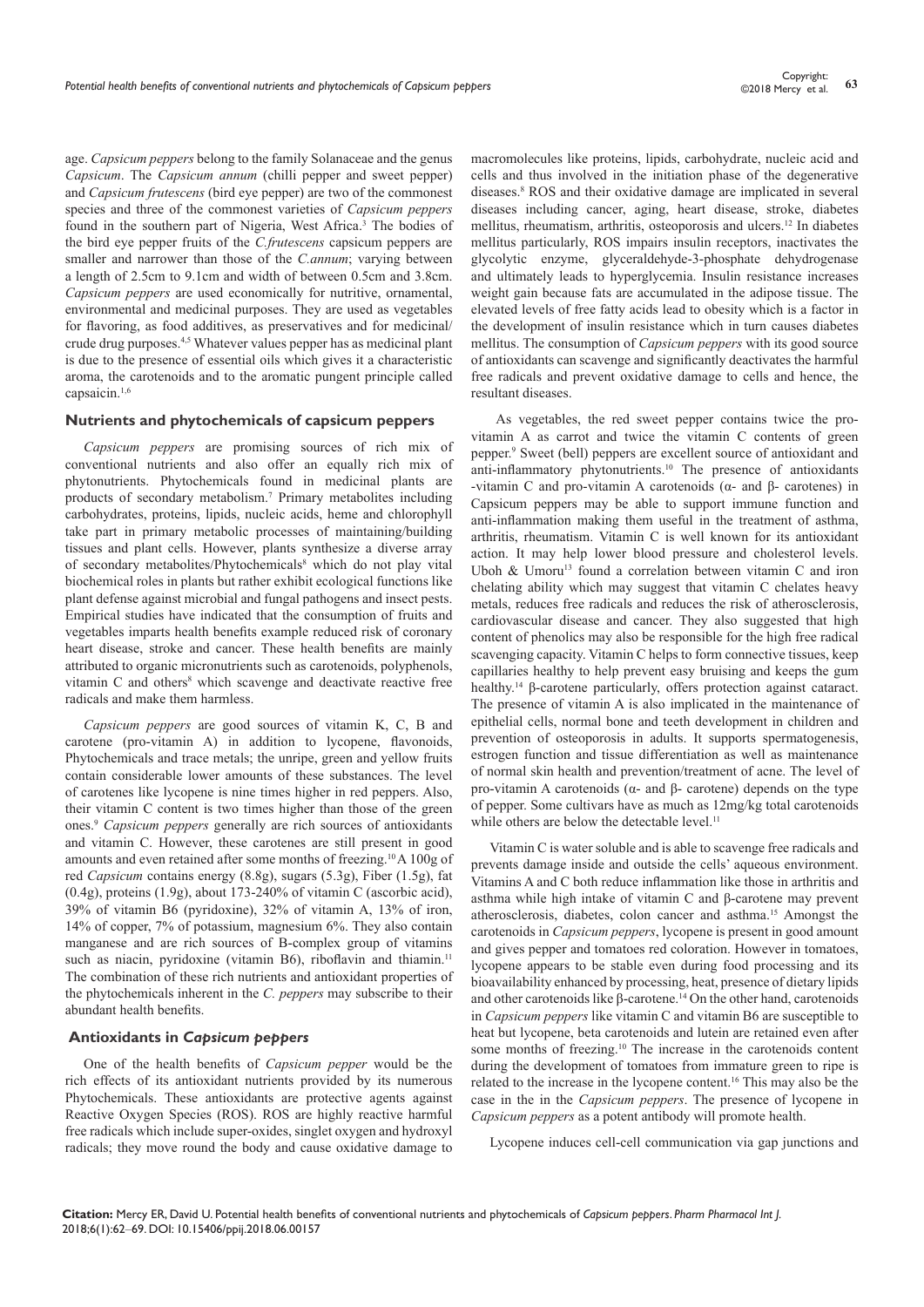growth as well as peroxyl radical scavenging. It is the most effective singlet oxygen quencher amongst the biological carotenoids<sup>17</sup> probably because lycopene is not converted to α- and β- carotenes and so predominates as a potent antioxidant with anti-proliferative/anticancerous activities. Lycopene is much more potent in inactivating singlet oxygen than β-carotene even though its structure resembles that of beta carotene.16 The antioxidant property of lycopene is protective against cell damaged from gama-radiation when cancer patients undergo radiotherapy. High intake of lycopene reduces the risk of prostate, cervical, breast cancer and cancer of the pancreas, lung, stomach, esophageal and bladder by inhibiting several pathways linked to cancer cells growth and acting on mitogenic pathway of IGF-I. Lycopene lowers LDL cholesterol and the risk of heart disease possibly by inhibiting cellular HMG-CoA reductase- the rate-limiting enzyme in cholesterol synthesis. It is also useful in treating asthma and boosting the immune system. The high ability of lycopene in scavenging ROS may be due to its high lipophilic nature this allows it to function maximally in lipophilic environments. Some empirical studies in an attempt to explain the activity of lycopene postulates that as lycopene lowers ROS, there is a concomitant lowering of oxidative damages to lipoproteins, membrane lipids, proteins, enzymes, DNA, disruption of cellular homeostasis and accumulation of damaged molecules thereby inhibiting oxidative stress. This way, the reduced oxidative stress helps decrease the risk of chronic diseases.

Quercetin and luteolin are the two most abundant flavonoids found in peppers. Flavonoids are the most important phenolic antioxidants with great pharmacological effects. Their protective properties include antioxidant, antimicrobial, anti- cancer and cardiovascular protective activities.<sup>8</sup> Their favourable structure-function configuration makes them efficient peroxyl radical scavengers. Their structure gives them the ability to lower cellular oxidative stress; they can chelate iron thereby preventing metals from taking part in the initiation of lipid peroxidation and oxidative stress through enzyme (metal) catalyzed reaction<sup>13</sup> for example high level of iron in the blood can cause oxidation and may lead to cancer. Quercetin like lycopene may interfere with IGF-I signaling *in vitro* and prevent cell proliferation; the antioxidant property is majorly due to their redox activities. The presence of the functional group OH- in the structure and its position on the ring of the flavonoid molecule determine the antioxidant capacity. The addition of –OH- groups to the flavonoids nucleus will enhance the antioxidant activity while substitution by  $-OCH<sub>3</sub>$ group diminishes the antioxidant activity. The higher the degree of polymerization, the higher the antioxidant activity.

Red sweet pepper is said to have an impressive amount of the carotenoids, lutein and zeaxanthin which are found in high concentration in the macula of the eye, around the retina.10 In the retina, they aid in protection against oxygen related damage. In event that the macula is degenerated, vision can become poor or even lost. It is expected that future studies on *Capsicum pepper* intake would demonstrate health benefits in this area of macular degeneration risk due to the high concentration of lutein and zeaxanthin content of this pepper. Other major carotenoids prevalent in *Capsicum* genus are capsantin and capsorubin.18 These carotenoids add colors to the food besides adding flavor to the food. They may also contribute to the overall antioxidant properties of peppers. With the rich array of antioxidant phytonutrients in the *Capsicum peppers*, health benefits expected would be a reduction of chronic diseases arising from oxidative stress. Such chronic diseases like coronary heart disease, obesity and diabetes commonly arise from oxidative

stress which generally causes damages to biomolecules such as proteins, nucleic acids and lipids which leads to most degenerative diseases. Carotenoids have protective effects against these diseases. Particularly, for coronary heart disease, obesity and diabetes it can prevent the oxidation of LDL because of its singlet oxygen quenching ability. It is expected therefore that the increased consumption of the phytonutrients would reduce the risks of these diseases. Regardless of the seemingly importance of antioxidants in preventing diseases, very few work has been done on their occurrence and activities in *Capsicum peppers*. Especially limited is research on human studies to confirm results of *Capsicum pepper* intake from animal studies.

#### **Essential oil of capsicum peppers**

Essential or volatile oil is extract from the plant. It is a concentrated hydrophobic liquid having volatile aromatic compounds. Oil from the pepper is essential because it has the essence of the pepper plant's characteristic fragrance. The characteristic fragrance is as a result of the presence of varied composition of organic substances mostly hydrocarbons having the general formula  $(C_{\rm s}H_{\rm s})_{\rm n}$ . Prominent functional groups present typify the terpenes and their derivatives, esters, phenols, carotenoids, aldehydes and other organic compounds. The organic compounds confer the characteristic aroma and flavor to *capsicum peppers* which may be the reason for their usefulness in enhancing flavors of many fresh and cooked foods, these essential oils may make them useful as food additives and condiments for stimulating appetite. The essential oil gives pepper its characteristic aroma and fragrance. Chilli pepper has a high oil content which may be the reason for its characteristic aroma. This may form the basis for its popularity in giving variety to monotonous staples and preservative of unfresh meat. The preservative function of the oil may be from the well-known fact that volatile oils of several plants possess antimicrobial activity which acts as chemical defense against plant pathogens. The existence of antimicrobial activity in pepper oil would be of considerable health benefit.

 Volatile terpenes and aldehydes have drawn the attention of researchers and food industries recently as excellent food preservatives as antimicrobial additives with very little amount of residue.19 Using the essential oil component of *Capsicum peppers* for inhibition of food micro-organisms may find a wider application in food processing industries. However, essential oils are lipophilic and hydrophobic in nature; their poor solubility in water coupled with the possession of piquancy obtained in the course of extraction may limit their use and preservative ability in certain foods. The establishment of an effective dose is, therefore, important to cancel the effect of over-spicing in terms of piquancy. Overcoming these Challenges, essential oil from *Capsicum peppers* may counter the use of antibiotics and chemical preservatives and serve as natural preservatives and replacement to synthetic additives. However, the pepper oils are non-saponifiable lipids implying that they are non-saturated fatty acids and so can be persevered for some time without spoilage or peroxidation if there is a successful separation of water or an extraction done using acetone.<sup>20,21</sup> This way they may be useful for industrial purposes such as in the production of cosmetics, insecticides, flavoring, beverages, candies and drinks.

*Capsicum pepper* oils do not contain capsaicin but during maceration some capsaicin are incorporated into the oil. These oils from both bird-eye and chilli peppers may find useful applications in the production of cream to reduce pains in amputees, pains from arthritis, for quick relief of headache, back and muscular pains and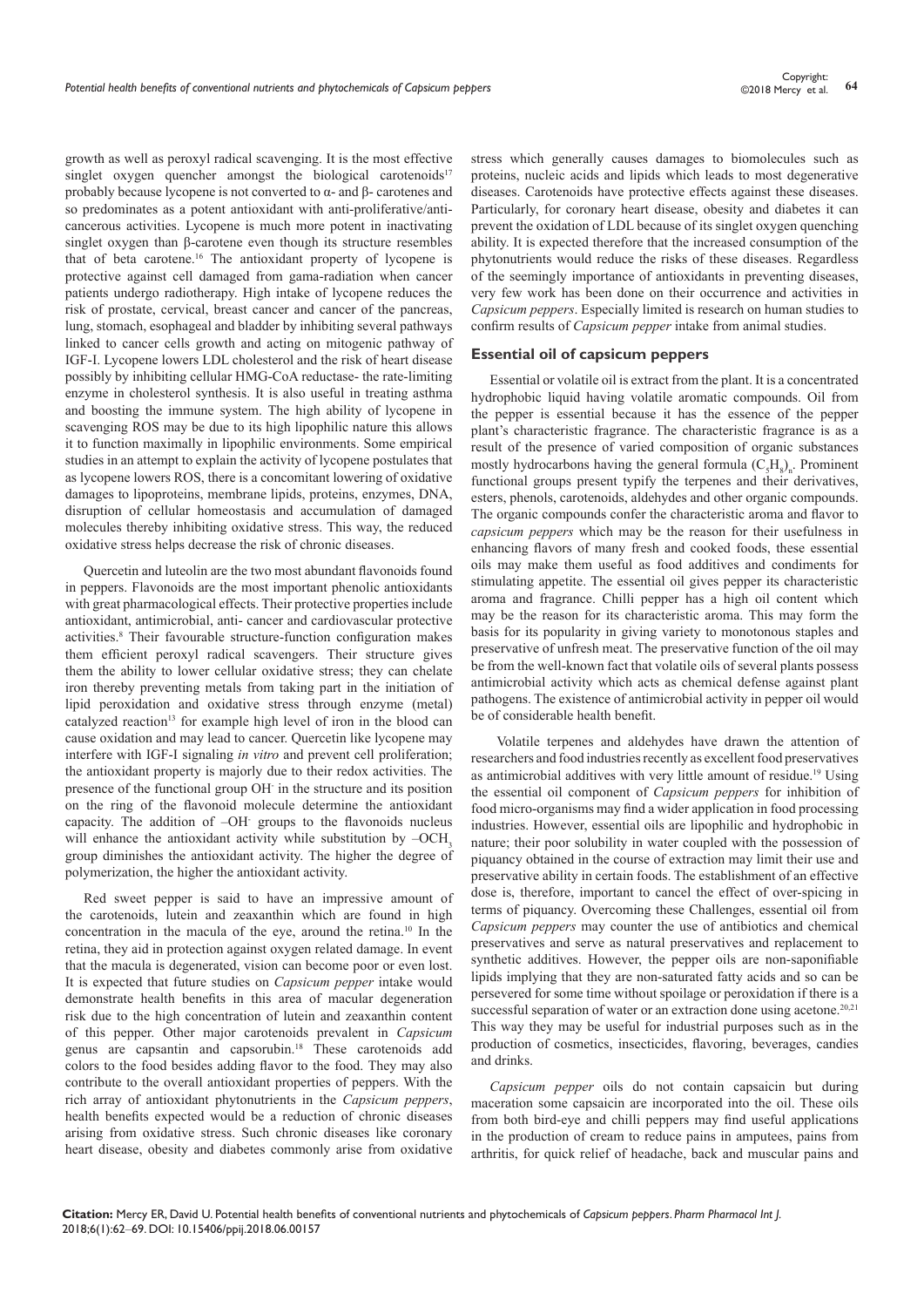as counter irritant balm<sup>22</sup> because they are lipophilic they possess the ability to react with the lipid parts of the cell membranes and modify the activity of the calcium ion channels when the volatile oil is applied. At a particular dosage, the membranes become saturated with the volatile oils. This interaction influenced by their physiochemical properties and shape of the molecules is able to affect the enzymes, carriers, ion channels and receptors on the cell membrane and the resultant effects would make them resemble those of local anesthetics.

*Capsicum peppers* produce warmth in the body meaning that they have the ability to act as rubefacients.<sup>23</sup> This may be achievable by opening the capillaries to aid blood circulation. By dilating small capillaries and increasing circulation, they warm the body such that the skin reddens but not burnt when topically applied. This ability to cause increased circulation increases body warmth, stimulates the lungs as well as increase smooth blood circulation through the arteries and veins, this coupled with their high vitamin C content, help reduce cholesterol and triacylglycerols. Also, as non-saponifiable lipids, the oil is naturally low in cholesterol and triglycerides content and so may benefit a person's health by contributing to the prevention of heart disease. According to Lejeune et al.,<sup>24</sup> they may be useful as blood thinners for heart disease and high blood pressure; and as internal stimulants and carminatives.

#### **Dietary fiber in capsicum peppers**

Sweet pepper has a 'slightly woody' and fibrous nature which may constitute sources of dietary fiber. This fiber could help *Capsicum pepper* remove cholesterol and sugar better from the body and bloodstream, respectively. The removal of sugar helps in fighting diabetes. In terms of cardiovascular benefits, we have seen studies showing bile acid binding by fiber-related nutrients in bell peppers. Because this binding process prevents absorption of bile acids up into the body, our liver will seek to replace them by breaking down cholesterol into its component parts - namely, bile acids. So the net result here can be a reduction in our blood cholesterol level.<sup>10</sup> However, more research is still needed to draw conclusions.

#### **Capsaicin contents of** *Capsicum peppers*

Capsaicin is an aromatic pungent principle, non-volatile phenolic compound with molecular structure:  $(C_{18}H_{23}NO_3)$ -8-methyl-N-Vanilyl-1,6-nonenamide.25 It is hydrophobic, odorless, colorless, and waxy to crystalline when in pure state. The pungent principle of the *Capsicum* species commonly known as red pepper is the major component that makes red pepper 'hot' and spicy. It is the major health benefit possessed by the *Capsicum peppers*. The pungency of the flavonoids of the *Capsicum pepper* is produced by the capsaicinoids, alkaloid compounds, often called capsaicin after the most pungent and prevalent one.<sup>26</sup> The total content of both capsaicin and its analogues are referred to as capsaicinoids. Other analogues include norhydrocapsaicin, dihydrocapsaicin, homocapsaicin and homodihydrocapsaicin which are not found in abundance in plants and so are minor. Capsaicin is the most intense and known to be the basic chemical that is tested for when determining the piquancy of pepper. It is what determines the Sconville scale of any pepper. It is very potent to the taste and nerves. It is found on the epidermal cells of the septa that separate the chambers of the fruit that the seeds are attached to. Capsaicin is further accumulated in the placenta and found in the fruits of capsicum pepper.27,28

While seeds are not the source of pungency, they occasionally

absorbed capsaicin because of their closeness to the placenta. No other part of the plant produces capsaicinoids.<sup>18</sup> Cultivated plant cells and tissues derived from hot pepper fruits have been used in an attempt to produce high quantities of capsaicin for the pharmaceutical and food industries.29 The content of capsaicin varies significantly according to specie. The hotter species are useful as medicinal/drug. Peppers are hotter if they are smaller against popular belief that the bigger the 'hotter'.<sup>1</sup> Sweet pepper has only trace amount of capsaicin and these domesticated non-pungent (sweet) varieties are mostly developed in *C.annum*. 30 A popular medical belief is that pepper should not be included in the diets of ulcer patients. Aside recommending the less pungent specie for such patients with strong attachment to it, empirical studies show that it may reduce the risk of stomach ulcers by destroying the bacteria causing ulcer in the stomach.<sup>11</sup> Capsaicin may thus possess antimicrobial property. The phenolic compound, capsaicin, has been found to inhibit the germination of bacterial spores. This compound plays an important role in the protection of the plant against pathogenic agents by entering the cells of the pathogens and cause cell lysis. Virulent attack of pathogenic bacteria using capsaicin may provide a means of nontoxic control of bacterial infections that has been customarily treated with synthetic antibiotics.

Peppers are hotter as they ripen meaning that their capsaicin concentration increases during ripening. Pungency is also affected not only by the genetic composition of the cultivars but also by the environment, biotic and abiotic factors in which the plant grows including:

- a) Weather and changes in temperature. Same species grown intemperate regions may have more capsaicin than those grown in cooler regions.
- b) Growing conditions including water status, light level, uv exposure and availability of mineral elements.
- c) Age of fruits.
- d) Level of stress the plant is subjected to. High level of environmental stress will increase pungency.

Though the bird-eye and chilli peppers have high capsaicin content and hence, high Sconville units, the *C. frutescens* are generally more pungent than members of the *C. annum*; the high pungency of the *C. frutescens* would classify them as major drug or medicinal *Capsicum*<sup>1</sup> found in the Southern part of Nigeria. Though the chilli pepper of the *C.annum* species is not as pungent as bird-eye but with its notable pungency it could also be used as a substitute for similar functions performed by the bird-eye pepper of *C.frutescens*. 1 The high pungency of the *C. frutesence* would classify them as hot spices, drug/medicinal. The usefulness of bird-eye and chilli pepper as medicinal drugs also has been reported by Geppetti et al.<sup>31</sup> and Kissin.<sup>4</sup> Traditional medicinal practices utilize the bioactive component, capsaicin, as herbal remedy for the treatment of degenerative diseases including cancer. Cale<sup>32</sup> reported that capsaicin was found not only to retard the growth and expansion of cancer cells but also increased the degree of apoptosis (the death of cancer cells) and that capsaicin demonstrated the ability to arrest the growth of prostate cancer cells. However, the effectiveness for the treatment of different cancers may be varied and may also be dependent on the stage of the cancers. However, supporting researches on treatment for cancer exist only in the laboratory and animal studies. According to the American Cancer Society, most human studies into capsaicin focus mainly on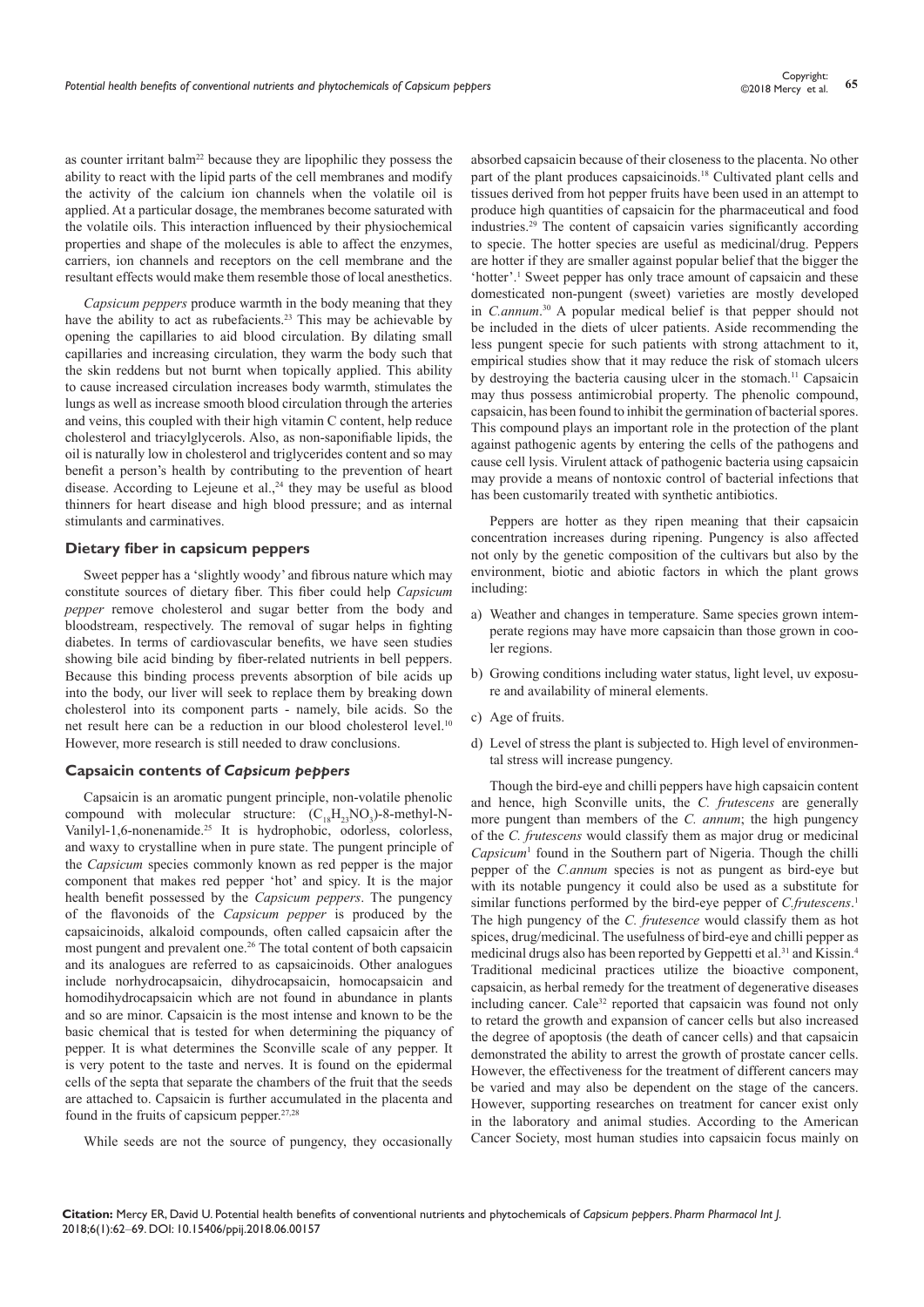its effectiveness as an oral treatment for pain relief in cancer patients with side effects from chemotherapy and radiation therapy.<sup>32</sup> Human studies are important to find out if these potential benefits of capsaicin extend to human.

The pharmaceutical industry uses capsaicin as counter –irritant balm for external application. Capsaicin is used as an analgesic in topical ointments, nasal sprays and dermal patches to relieve pain, typically in concentrations between 0.025% and 0.1%.33 It may be applied in cream form for the temporary relief of minor aches and pains of muscles and joints associated with arthritis, backache, strains and sprains, often in compounds with other rubefacients.<sup>23</sup> It is suggested that these two species (bird-eye and chilli peppers) may be best used externally as counter-irritant for the treatment of arthritis, relief of pains and aches rheumatism, lumbago and neuralgia as analgesics and/or anti-inflammatory by selectively binding to a protein (TRPVI) -a heat activated calcium channel that resides on the membranes of pain and heat sensing neurons.34 Its sensation overwhelms the nerves through calcium influx thus blocking pain sensation from the nerves for some time. The mechanism of action involves capsaicin acting on efferent sensory neurons involved in pain receptors which are used for analgesics purposes. This also makes them useful for the treatment of headaches and counter-irritant. By binding to the TRPVI receptors also, capsaicin molecule produces similar sensations to those of excessive heat, explaining the reasons for the spiciness of capsaicin being described as a burning sensation. This way, capsaicin acts like hormones, signal transduction molecules and neurotransmitters.<sup>35</sup>

Chronic exposure to capsaicin causes reduction of neurotransmissions by the neuron leading to decrease pain sensation and blockade of neurogenic inflammation. The nerve endings release a neurotransmitter known as substance P. In the presence of capsaicin with its painful sensation, the amount of substance P transmitted to the brain increases informing the brain of the pain, this causes further release of substance P transmitted to the brain increases informing the brain of the pain, this causes further release of substance P. After some time, the substance P decreases and further release from the nerves is also decreased. This lends its usefulness as an analgesic in the treatment of pains in general including post-surgical, oestoathritic pain and toothache.36 Thus, capsaicin acts like naloxone and other compounds that compete for receptor sites with endorphins and opiates and cause blockade. There is an experience of pleasure and even euphoria from ingesting capsaicin attributed to pain-stimulated release of endorphins, a different mechanism from the local receptor overload that makes capsaicin effective as a topical analgesic.37 The alkaloid content could be used as a source of synthetic heliotrope, as a therapeutic agent particularly as a chemoreceptor against mutagenesis or tumor genesis.<sup>38</sup>

Capsaicin might actually protect against peptic ulcer by stimulating the hormone that increases blood flow and nourishes gastric mucosal membrane.39 They may be useful as laxative for indigestion because of their ability to stimulate the flow of saliva and gastric juices and also recommended for treatment of fever since they promote perspiration when in excess. This ability to promote perspiration makes them useful in cooling the body, especially in the tropics. Among the health benefit attributed to the phytochemical capsaicin of *Capsicum peppers* is the usefulness in regulation of blood sugar levels.<sup>24</sup> By breaking down carbohydrate it may ultimately enhance the regulation of blood sugar. It acts as an anti-diabetic agent probably by increasing the pancreatic secretion of insulin from beta cells or by increasing

the release of bound insulin. Furthermore, the enhancement of carbohydrate breakdown helps in weight loss. Additionally, capsaicin increases body heat production and oxygen consumption which helps in burning calories and losing weight.<sup>40</sup> There is, however, insufficient clinical evidence to determine the role of ingested capsaicin on a variety of human disorders, including obesity, diabetes, cancer and cardiovascular diseases.23

Capsaicin forms blisters throughout the pepper pods which helps in defense against pathogens by being cytotoxic to them. They serve as deterrent against invading animals by exhibiting neurotoxic activity against them. Capsaicin is very much the major secondary metabolite responsible for the deterrents' activities of bird-eye and chilli peppers against certain animals and micro-organisms; these two species of pepper could be biochemically considered as bio-pesticides. They are suggested for environmental use as pest deterrents because of their high pungency against browsing animals (like cockroaches) and herbivorous insects. They could be used as a bio -repellant for ants and for keeping attacking dogs away. They could be used to deter rodents, rabbits and squirrels and even elephants.<sup>41</sup> In fact, the capsaicinoid elements of hot chilli pepper extract is the principle component of household and garden insect-repellent formulas $42$ probably because of their neurotoxic effects. Part of the proposed environmental usefulness of capsaicin is to combine it with lidocaine oenatonium capsaicinate and both be added to paint as a repellant to barnacles since it is non-toxic to aquatic life. These bio-pesticide activities forms environmental health benefits to man. On the other hand, these cytotoxic and neurotoxic properties of capsaicin against insects becomes beneficiary to man as pain medicine particularly as an anesthesia by their action on the central nervous system and as muscle relaxants.

## **Future consideration of synergistic, polyvalent and polypharmacological application of the** *Capsicum peppers*

Medicinal plants contain many pharmacologically active compounds that may act individually, additively or in synergy to improve health.43,44 *Capsicum peppers* serve nutritional and phytotherapeutics principally due to their rich content of phytonutrients and phytochemicals. Individually, these components possess effective biological activities. Sometimes, however, there are situations whereby biological effects is brought about by a combination of other biological agent(s) that enhance the activities of other active component(s) just like in conventional medicine where a combination of drugs is applied in the prevention and treatment of complex diseases. For instance, the essential oil and capsaicin are both effective in inflammatory arthritic conditions and general neurotransmission. Thus, in combination they could be more effective in combating related health conditions rather than the use of just one component. This brings to the fore the concept of synergism.45

Synergism means working in consortium; 'working hand-in hand' or simply put, working together. It results in greater positive effects arising from the combinations of more than one phytochemical and/or phytonutrients.46 In synergy, the resultant effect is greater than that of a mono-therapy. There are general instances where a total herb extract shows a better effect than an equivalent dose of an isolated compound.<sup>47</sup> The entire fruits of *Capsicum pepper* are likely to contribute to overall health benefit. Epidemiological studies have pointed out that the consumption of fruits and vegetables imparts health benefits from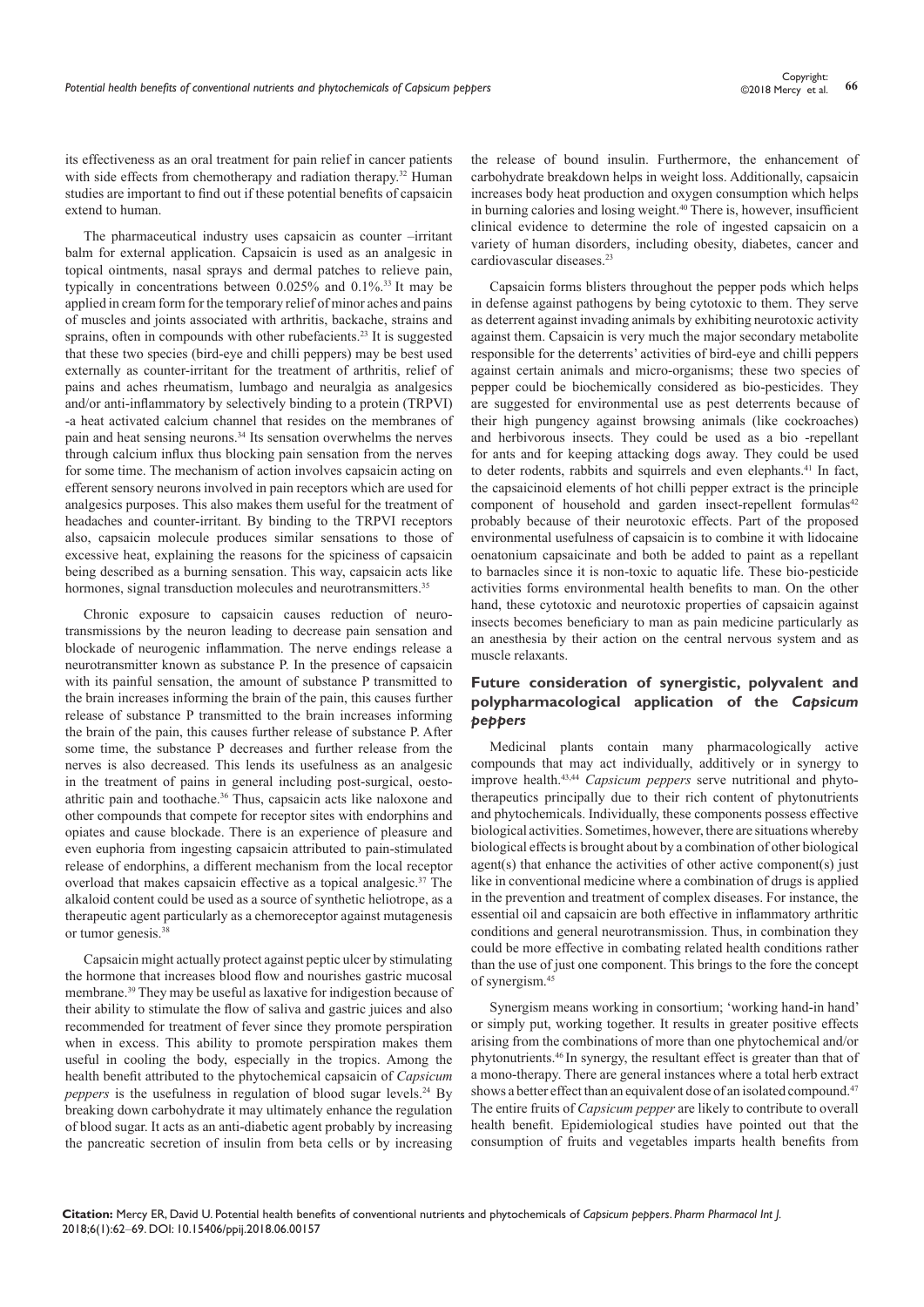degenerative diseases. These health benefits are usually attributed to their organic micronutrients content. The mixture of the constituent phytochemicals in *Capsicum pepper* may be an advantage due to the synergistic effect axhibited by the constituents. There is increasing advocacy towards the modification of a single agent, in a medicinal plant, as a sole factor for the correction of disease conditions.

The phytochemicals-phenols, flavonoids with carotenoids, Quercetin, luteolin, lycopenes -have high capability of removing free radicals, chelate transition metal catalysts, activate antioxidant enzymes, and reduce alpha tocopherol radicals and inhibit oxidase.<sup>48</sup> The flavonoids have antioxidant capacity; they can inhibit cellular oxidative stress. Carotenoids and vitamin A are good singlet oxygen quenchers. Similarly, vitamin C is a good reducing agent and so acts as a good electron donor. Oboh  $&$  Umoru<sup>13</sup> found positive correlations between phenols, flavonoids, vitamins A and C and attributes which indicate that all have good redox properties and hence antioxidant activities. The correlation between vitamin C and iron chelating ability may point to the fact that vitamin C chelates heavy metals and reduces the risk of cardiovascular diseases and cancer<sup>49</sup> and other degenerative diseases. In synergy, a high free radical scavenging ability would be conferred to the utilization of the whole *Capsicum pepper* as against the utilization of any of its single active agent. The concept of polyvalence is defined by  $H_{\text{O}}$  Houghton<sup>50</sup> as the range of biological activities that an extract may exhibit which contribute to the overall effect observed clinically or *in vivo*. In polyvalence, active agents may have individual biological activity or it could be a situation with an agent having several biological activity related to the disorder or that of agents that can modulate the activity of the major component responsible for the actual biological effect.

Polyvalence exhibited in a combination of vitamin C and K, capsaicin and flavonoids in pepper could promote proper blood clotting, reduction in the risk of heart attack and stroke. The vitamins check likely damage from oxygen radicals while the flavonoids reduce the level of lipid peroxidation in the blood which would otherwise lead to atherosclerosis and cause blockage to the arteries and ultimately lead to heart attack and stroke. The rich phytochemicals and antioxidants in *Capsicum peppers* suggest that they may help reduce the risk of complications associated with diabetes. Excessive blood platelets and platelet aggregation occurs frequently with diabetics, the bioactive agents in peppers thin the blood, prevent blockages in the blood vessels and reduce the risk of heart attack. Dallatu et al.<sup>51</sup> suggested that supplementation with antioxidant micronutrients have positively influenced blood glucose regulation. The combination of the capsaicin and antioxidants of the *Capsicum peppers* would provide reduction of oxidative stress and inflammatory effects and eventually result in lowering of blood glucose level. Both oxidative stress and inflammation are both diabetic complications. Most phytonutraceuticals with antioxidant properties may work directly by quenching free radicals or indirectly in cell signaling pathway linked to redox balancing.<sup>52</sup>

*Capsicum peppers* would provide reduction of oxidative stress and inflammatory effects and on its own, capsaicin exerts antidiabetic effects. This may arise from its anti-glycemic and antihyperlipidaemia activities that produce the overall anti-diabetic effect. In this case, exhibits the concept of polyvalence. As an anti-glycemic and anti-hyperlipidaemia agent, it may be that capsaicin is able to bind to more than one therapeutic target; increase therapeutic potency and reduce the probability of developing drug resistance. This is the concept of poly-pharmacy. By this mechanism, they may enhance safety and efficacy in the treatment of disease in this case, diabetes.

## **Conclusion**

The health benefits of *Capsicum peppers* as medicinal attributable to the presence of phytochemicals and antioxidants arises from the presence of phyto- nutrients particularly vitamin C, vitamin A and the variety of secondary metabolite phytochemicals majorly, capsaicin and others including α- and β- carotenes, lycopene, flavonoids, quercetin, luteolin which may have more than one biological functions. Most of these nutrients and phytochemicals are likely to work in synergy and contribute to the abundant health benefits of *Capsicum peppers*. Capsaicin content determines the pungency of *C.peppers* and is particularly pivotal in the use of *Capsicum peppers* as drug.53 The plant offers a safe, effective and inexpensive source with great economic and potential health benefits for the control of the development of various metabolic and anti-oxidant associated diseases as against the modes of treatment with synthetic drugs which are not only expensive but have side effects with increasing drug resistance with prolonged usage.

Additionally, the essential oils may be able to counter the use of anti-biotic and chemical preservative and serve as natural preservatives and a replacement to synthetic additives. The secondary metabolites could serve as sources of pesticides, important chemicals in food preservation and many valuable drugs, or work in synergy with other bioactive agents. While capsaicin shows promise in some laboratory and animal studies, results from human studies remain unavailable. Therefore, large scale human studies are needed to confirm some of these suggested health benefits and some of the same benefits of *Capsicum pepper* intake suggested in animal studies. On the overall, *Capsicum peppers* with their rich phytochemicals and organic micronutrients mix of constituent bioactive agents are promising towards the development of novel therapeutic strategy.

### **Acknowledgements**

None.

## **Conflict of interest**

Author declares that there is no conflict of interest.

#### **References**

- 1. [Ekwere MR, Udoh DE. Extraction and comparative analysis of moisture](https://www.omicsonline.org/open-access/extraction-and-comparative-analysis-of-moisture-and-capsaicin-contents-ofcapsicum-peppers-2167-0846-1000268.php?aid=80535)  [and capsaicin contents of capsicum peppers.](https://www.omicsonline.org/open-access/extraction-and-comparative-analysis-of-moisture-and-capsaicin-contents-ofcapsicum-peppers-2167-0846-1000268.php?aid=80535) *J Pain Relief*. 2016;5:268.
- 2. Medicinal plants, healthier farmers, better products. *Low External Input and sustainable Agriculture*. 2007;4:23‒30.
- 3. Heiser I. *How many kinds of pepper are there?* London: University of Oklahoma press; 1995. p. 142‒154.
- 4. [Kissin I. Vanilloid-induced conduction Analgesiai selective dose-de](https://www.ncbi.nlm.nih.gov/pubmed/18635498)[pendent long-lasting with a low level of potential neurotoxicity.](https://www.ncbi.nlm.nih.gov/pubmed/18635498) *Anasth Analg.* [2008;107\(1\):271‒281.](https://www.ncbi.nlm.nih.gov/pubmed/18635498)
- 5. [Tewksbury JJ, Reagan KM, Machnicki NJ, et al. Evolutio](https://www.ncbi.nlm.nih.gov/pubmed/18695236?dopt=Abstract)[nary ecology of pungency in wild chilies.](https://www.ncbi.nlm.nih.gov/pubmed/18695236?dopt=Abstract) *Proc Natl Acad Sci.*  [2008;105\(33\):11808‒11811.](https://www.ncbi.nlm.nih.gov/pubmed/18695236?dopt=Abstract)
- 6. [Kocsis N, Amtman M, Mednyszky Z, et al. GC-MS Investigation of the](https://www.sciencedirect.com/science/article/pii/S0889157501910452)  [aroma compounds of Hungarian red paprika \(capsicum annum\) culti](https://www.sciencedirect.com/science/article/pii/S0889157501910452)vars. *[Journal of Food Composition and Analysis](https://www.sciencedirect.com/science/article/pii/S0889157501910452)*. 2002:15(2):195–203.
- 7. Krishna D. Capsicum: The genus capsicum (Medicinal and aromatic plants-industrial profiles). USA: CRC press; 2003. p. 1-296.
- 8. Joshi VK, Sharma R, Kumar V. Antimicrobial activity of essential oils: A review. *Int J Fd Ferm Technol*. 2011;1(2):161-172.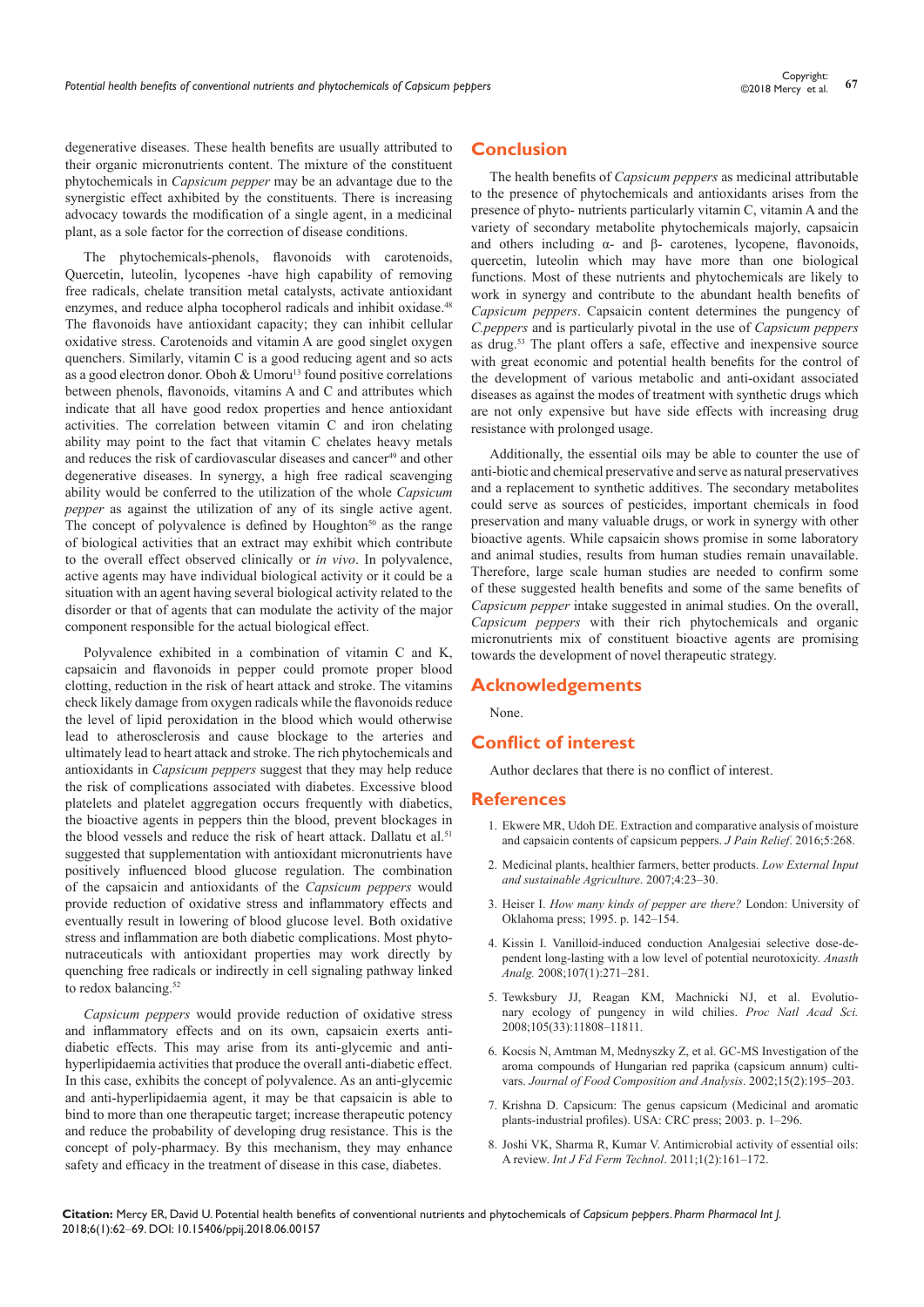- 9. University of the District of Columbia. USA; 2013:1-12.
- 10. Mateljan G. *The world's healthiest foods.* [The George Mateljan founda](http://www.whfoods.com/foodstoc.php)[tion. USA; 2018.](http://www.whfoods.com/foodstoc.php)
- 11. Ebong PE. *Quality and Safety of Medicinal Plants in Phytomedicine: Panacea for primary health care delivery in Nigeria*. Nigeria: University of Calabar Press; 2015. p. 293‒310.
- 12. [Gulcin I, Okatay M, Kirecci E, et al. Screening of anti-oxidant and anti](https://www.sciencedirect.com/science/article/pii/S0308814603000980)[microbial activities of aonise \(](https://www.sciencedirect.com/science/article/pii/S0308814603000980)*Pimpinella anisum* L) seed axtracts. *Food Chem.* [2003;83\(3\):371‒382.](https://www.sciencedirect.com/science/article/pii/S0308814603000980)
- 13. [Oboh HA, Umoru AI. Total phenolics, vitamin C and free radical sca](https://www.researchgate.net/publication/305277976_OBOH_HA_and_Umoru_A_I_2011_Total_phenolics_Vitamin_C_and_free_radical_scavenging_capacities_of_some_Nigerian_Fruits_Nigerian_Journal_of_Biochemistry_and_Molecular_Biology_26_1_67-75)[venging capacities of some Nigerian fruits.](https://www.researchgate.net/publication/305277976_OBOH_HA_and_Umoru_A_I_2011_Total_phenolics_Vitamin_C_and_free_radical_scavenging_capacities_of_some_Nigerian_Fruits_Nigerian_Journal_of_Biochemistry_and_Molecular_Biology_26_1_67-75) *Nig J Biochem Mol Biol*. [2011;26\(1\):67‒75.](https://www.researchgate.net/publication/305277976_OBOH_HA_and_Umoru_A_I_2011_Total_phenolics_Vitamin_C_and_free_radical_scavenging_capacities_of_some_Nigerian_Fruits_Nigerian_Journal_of_Biochemistry_and_Molecular_Biology_26_1_67-75)
- 14. [Ray RC, Sheikha AF, Panda SH, et al. Anti-oxidant properties and other](http://www.indianjournals.com/ijor.aspx?target=ijor:ijfft&volume=1&issue=2&article=001)  [functional attributes of tomato: An overview.](http://www.indianjournals.com/ijor.aspx?target=ijor:ijfft&volume=1&issue=2&article=001) *Int J Food Ferm Technol.*  [2011;1\(2\):139‒148.](http://www.indianjournals.com/ijor.aspx?target=ijor:ijfft&volume=1&issue=2&article=001)
- 15. [Wood LG, Garg ML, Powell H, et al. Lycopene rich treatments modify](https://www.ncbi.nlm.nih.gov/pubmed/18324527)  [noneosinophilic airway inflammation in asthma: Proof of the concept.](https://www.ncbi.nlm.nih.gov/pubmed/18324527)  *Free Radic Res.* [2008;42\(1\):94‒102.](https://www.ncbi.nlm.nih.gov/pubmed/18324527)
- 16. [Jamal J, Chieri K. Variation of lycopene, antioxidant activity, total so](https://www.sciencedirect.com/science/article/pii/S0925521406000895)[luble solids and weight loss of tomato during postharvest storage.](https://www.sciencedirect.com/science/article/pii/S0925521406000895) *Post [Harvest Biol Technol.](https://www.sciencedirect.com/science/article/pii/S0925521406000895)* 2006;41(2):151‒155.
- 17. [Khachik F, Carvalho L, Bernstein PS, et al. Chemistry, distribution and](https://www.ncbi.nlm.nih.gov/pubmed/12424324)  [metabolism of tomato carotenoids and their impact on human health.](https://www.ncbi.nlm.nih.gov/pubmed/12424324)  *Exp Biol Med.* [2002;227\(10\):845‒851.](https://www.ncbi.nlm.nih.gov/pubmed/12424324)
- 18. Bosland PW. "Capsicums: Innovative uses of an ancient crop", In: Jamick, editor. *progress in new crops*. Arlington: ASHS press; 1996. p. 479‒487.
- 19. [Mateo J, Aguirrezabbal M, Domingez C, et al. Volatile compounds](https://www.sciencedirect.com/science/article/pii/S0889157597905354)  in Spanish paprika. *[Journal of Food Composition and Analysis](https://www.sciencedirect.com/science/article/pii/S0889157597905354)*. [1997;10\(3\):225‒232.](https://www.sciencedirect.com/science/article/pii/S0889157597905354)
- 20. [Sass NL, Rounsavill M, Combs H. A high yields method for the](https://pubs.acs.org/doi/abs/10.1021/jf60214a035)  [extraction and purification of capsaicin.](https://pubs.acs.org/doi/abs/10.1021/jf60214a035) *J Agric Food Chem.*  [1977;25\(6\):1419‒1420.](https://pubs.acs.org/doi/abs/10.1021/jf60214a035)
- 21. [Suzuki T, Kawada T, Iwai K. Elective separation of capsaicin and its](https://www.sciencedirect.com/science/article/pii/S0021967300801144)  [analogue by reverse phase high performance thin layer chromatography.](https://www.sciencedirect.com/science/article/pii/S0021967300801144)  *J Chromatogr.* [1980;198\(2\):217‒223.](https://www.sciencedirect.com/science/article/pii/S0021967300801144)
- 22. [Carmiceal JK. Treatment of herpes zoster and post herpetic neuralgia.](https://www.ncbi.nlm.nih.gov/pubmed/1676237)  *Am Fam Physician*[. 1991;44\(1\):203‒210.](https://www.ncbi.nlm.nih.gov/pubmed/1676237)
- 23. [Fattori V, Hohmann MS, Rossaneie AC, et al. Capsaicin: Current Un](https://www.ncbi.nlm.nih.gov/pubmed/27367653)[derstanding of its Mechanisms and Therapy of Pain and Other Pre-Cli](https://www.ncbi.nlm.nih.gov/pubmed/27367653)[nical and Clinical Uses.](https://www.ncbi.nlm.nih.gov/pubmed/27367653) *Molecules.* 2016;21(7):844.
- 24. [Lejuene MP, Kovas EM, Westerterp-Plantenga MS. Effect of capsacin](https://www.ncbi.nlm.nih.gov/pubmed/13129472)  [on substrate oxidation and weight maintenance after modest body wei](https://www.ncbi.nlm.nih.gov/pubmed/13129472)[ght loss in common subjects.](https://www.ncbi.nlm.nih.gov/pubmed/13129472) *Br J Nutr*. 2003;90(3):651-659.
- 25. Kosuge S, Inagaki Y, Uehara K. Studies of the pungent principle of capsaicin, Part 1 on the chemical constitution of the pungent principles: Isolation of the pungent principles. *J agriculture Soc Japan*. 1958;32:578.
- 26. Simon JE, Chadwiac AF, Craker LE. *Herbs: An induced bibliography 1971-1980 the scientific literature on selected herbs and aromatic and medicinal plants of the temperate zone.* USA: Archon books; 1984. p.  $1 - 707$
- 27. Suzuki T, Iwai K. Constituents of red pepper spices: chemistry biochemistry pharmacology and food science of the pungent principles of capsacicin species. *In Arnold Brossi, the alkaloids: chemistry and pharmacology*. 1984;23:227‒299.
- 28. [Zamski E, Shoham O, Palevaty D, et al. Ultrasturcture of capsaicinoic](http://www.journals.uchicago.edu/doi/abs/10.1086/337620)  [secreting cells in pungent and non-pungent red pepper/capsicum annum](http://www.journals.uchicago.edu/doi/abs/10.1086/337620)  cultivars. *[Botanical Gazette.](http://www.journals.uchicago.edu/doi/abs/10.1086/337620)* 1987;148(1):1‒6.
- 29. Ocloa AN, Ramires MR. Invited review: In vitro chilli pepper biotechnology. *In Vitro Cell Dev Biol Plant*. 2001;37:701‒729.
- 30. Bosland PW, Votara EJ. *Peppers: Vegetable and spice capsicums (Crop production science in horticulture).* England: CABI; 2000. p. 1‒204.
- 31. [Geppetti P, Nassini R, Materazzi S, et al. The concept of neurogenic](https://www.ncbi.nlm.nih.gov/pubmed/18307678)  [Inflammation.](https://www.ncbi.nlm.nih.gov/pubmed/18307678) *BJU Int*. 2008;3:2‒6.
- 32. Cale E. *[Cayenne pepper, cancer and Tumors](https://www.livestrong.com/article/494337-cayenne-pepper-cancer-tumors/)*. USA: Livestrong; 2017.
- 33. [Reily CA, Crouch DJ, Yost GS. Quantitative analysis of Capsicinoids in](https://www.ncbi.nlm.nih.gov/pubmed/11372985)  fresh peppers, oleoresin *Capsicum* [and pepper spray products.](https://www.ncbi.nlm.nih.gov/pubmed/11372985) *J Forensic Sci*[. 2001;46\(3\):502‒509.](https://www.ncbi.nlm.nih.gov/pubmed/11372985)
- 34. [Caterina MJ, Schumacher MA, Tominaga M, et al. The capsaicin re](https://www.ncbi.nlm.nih.gov/pubmed/9349813)[ceptor a heat-activated ion channel in the pain pathway.](https://www.ncbi.nlm.nih.gov/pubmed/9349813) *Nature.*  [1997;389\(6653\):816‒824.](https://www.ncbi.nlm.nih.gov/pubmed/9349813)
- 35. [Stony GM, Crus-Orengo L. Feel the burn: The linked sensations of tem](https://www.jstor.org/stable/27858994)[perature and pain come from a family of membrane proteins that can](https://www.jstor.org/stable/27858994)  [tell neurons to fire when heated or hot-peppered.](https://www.jstor.org/stable/27858994) *American scientist*. [2007;95\(4\):326‒333.](https://www.jstor.org/stable/27858994)
- 36. [Liana F, Bogardus ST, John C, et al. Treatment options in knee](https://www.ncbi.nlm.nih.gov/pubmed/15226163)  [osteroarthritis: The patient's perspective. Arch Intern](https://www.ncbi.nlm.nih.gov/pubmed/15226163) *Med.* [2004;164\(12\):1299‒1304.](https://www.ncbi.nlm.nih.gov/pubmed/15226163)
- 37. [Rollyson WD, Stover CA, Brown KC, et al. Bioavailability of cap](https://www.ncbi.nlm.nih.gov/pubmed/25307998)[saicin and its implications for drug delivery.](https://www.ncbi.nlm.nih.gov/pubmed/25307998) *J Control Release*. [2014;196:96‒105.](https://www.ncbi.nlm.nih.gov/pubmed/25307998)
- 38. [Surh YJ. More than spice: capsaicin in hot chilli peppers makes tumor](https://www.ncbi.nlm.nih.gov/pubmed/12208886)  cells commit suicide. *J Natl Cancer Inst*[. 2002;94\(17\):1263‒1265.](https://www.ncbi.nlm.nih.gov/pubmed/12208886)
- 39. [Stewart C, Kang BC, Liu K. The pun 1 gene for pungency in pepper](https://www.ncbi.nlm.nih.gov/pubmed/15918882)  [encodes a putajive acyltransferase.](https://www.ncbi.nlm.nih.gov/pubmed/15918882) *Plant J.* 2005;42(5):675-688.
- 40. [Dias JS. Nutritional Quality and Health Benefits of vegetables: A Re](https://file.scirp.org/pdf/FNS20121000003_50900123.pdf)-view. [Food and Nutrition Sciences](https://file.scirp.org/pdf/FNS20121000003_50900123.pdf). 2012;3:1354-1374.
- 41. [Mott M. Elephant Crop Raids Foiled by chili peppers, African project](https://news.nationalgeographic.com/news/2006/09/060918-elephants-chili.html)  finds. *[National Geographic news](https://news.nationalgeographic.com/news/2006/09/060918-elephants-chili.html)*. USA; 2013.
- 42. [United State Environmental Protection Agency. R.E.D.](https://archive.epa.gov/pesticides/reregistration/web/pdf/4018fact.pdf) *Facts: Capsaicin*[. USA; 2012:1‒6.](https://archive.epa.gov/pesticides/reregistration/web/pdf/4018fact.pdf)
- 43. [Azaizeh H, Fulder S, Khalil K, et al. Ethnobotanical knowledge of](https://www.ncbi.nlm.nih.gov/pubmed/12628401)  [local Arab practitioners in the Middle Eastern region.](https://www.ncbi.nlm.nih.gov/pubmed/12628401) *Fitoterapia*. [2003;74\(1‒2\):98‒108.](https://www.ncbi.nlm.nih.gov/pubmed/12628401)
- 44. [Gurib Fakim A. Medicinal plants: traditions of yesterday and drugs to](https://www.ncbi.nlm.nih.gov/pubmed/16105678)morrow. *Mol Aspects Med*[. 2006;27\(1\):1‒93.](https://www.ncbi.nlm.nih.gov/pubmed/16105678)
- 45. Atangwho IJ. Synergism, polyvalence and polyphamacology: The novel nuggets of modern phytomedicine research. Nigeria: University of Calabar Press; 2015. p. 228‒233.
- 46. [Gilbert B, Alves LF. Synergy in plant medicines.](https://www.ncbi.nlm.nih.gov/pubmed/12570718) *Curr Med Chem*.  $2003;10(1):3-20.$
- 47. [Mukherjee PK, Pronnusanker S, Venkatesh P. Synergy in herbal medic](http://www.ijper.org/article/330)[inal products: Concept of realization. Indian](http://www.ijper.org/article/330) *Journal of Pharmaceutical [Education and Research](http://www.ijper.org/article/330)*. 2011;45(3):210‒217.
- 48. Proteggente AR, Wisemen S, Van De Put FHM, et al. *The relationship between the phenolic composition and the antioxidant activity of fruits and vegetables.* New York: Marcel Dekker Inc; 2000.
- 49. Ekwere MR, Agha NC, Kalu NN, et al. Effect of ripening and quantitative determination of ascorbic acid (vitamin C) content of four selected tropical fruits. *International Journal of Natural and Applied sciences*. 2012;9(9):6‒10.

**Citation:** Mercy ER, David U. Potential health benefits of conventional nutrients and phytochemicals of *Capsicum peppers*. *Pharm Pharmacol Int J.* 2018;6(1):62‒69. DOI: [10.15406/ppij.2018.06.00157](https://doi.org/10.15406/ppij.2018.06.00157
)